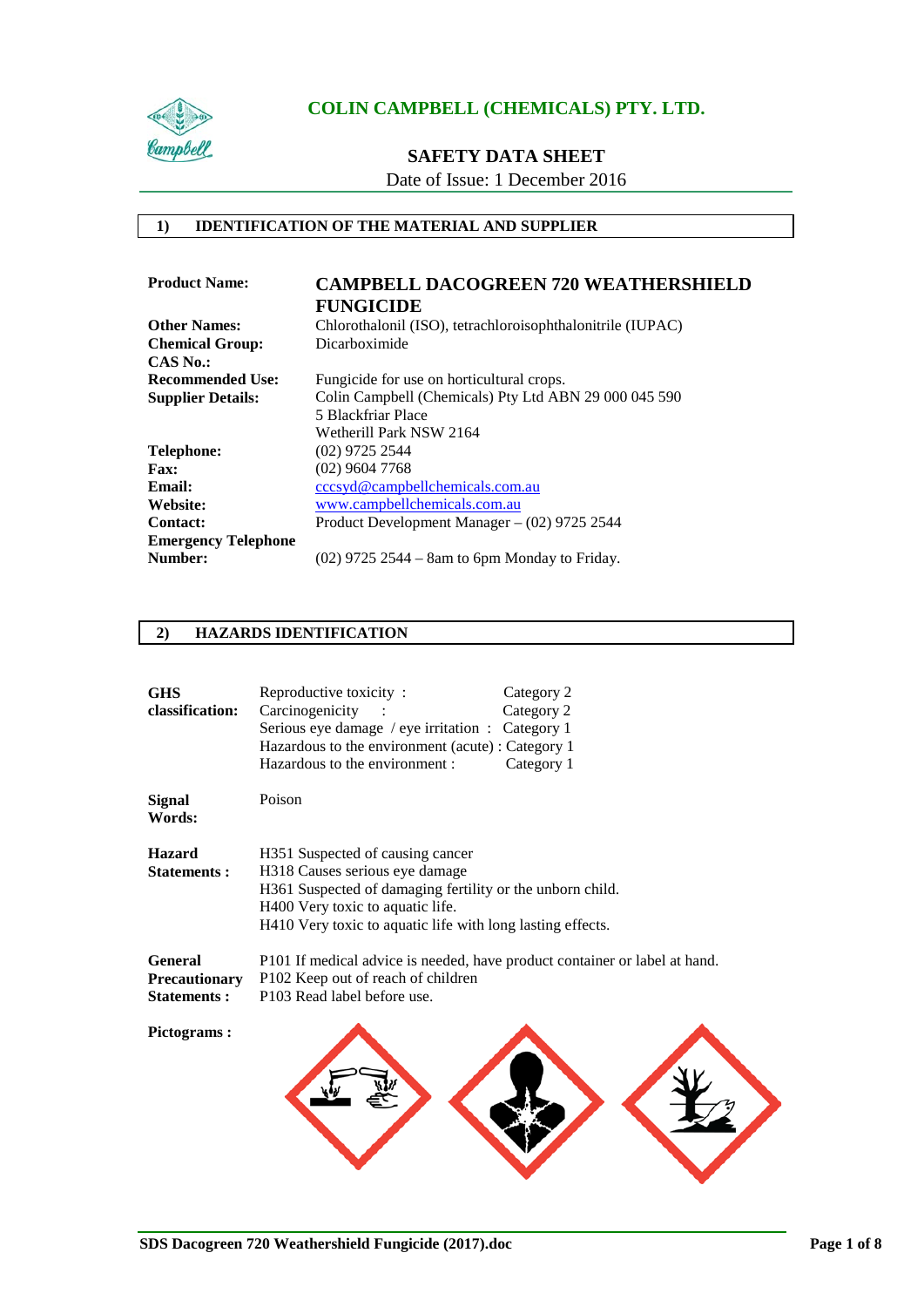

## **SAFETY DATA SHEET**

Date of Issue: 1 December 2016

| <b>Precautionary</b><br>statements<br><b>Prevention:</b> | P201 Obtain special instruction before use.<br>P202 Do not handle until all safety precautions have been read and<br>understood.<br>P210 Keep away from heat/sparks/open flames/hot surfaces. No smoking.<br>P273 Avoid release to the environment if this is not the intended use.<br>P280 Wear protective gloves/protective clothing/eye protection/face<br>protection. |
|----------------------------------------------------------|---------------------------------------------------------------------------------------------------------------------------------------------------------------------------------------------------------------------------------------------------------------------------------------------------------------------------------------------------------------------------|
| <b>Precautionary</b><br>statements<br><b>Response:</b>   | P308 + P313 IF exposed or concerned: Get medical advice/attention.<br>P305 + P351 + P338 IF IN EYES: Rinse cautiously with water for several<br>minutes. Remove contact lenses, if present and easy to do. Continue rinsing.<br>P310 Immediately call a POISONS CENTRE /doctor.<br>P391 Collect spillage.                                                                 |
| Storage:                                                 | P405 Store locked up.                                                                                                                                                                                                                                                                                                                                                     |
| Disposal:                                                | P501 Dispose of contents/container to an approved waste disposal plant.                                                                                                                                                                                                                                                                                                   |
| <b>Other information:</b>                                | Non-dangerous goods.<br>Hazardous substance.<br>Very toxic to aquatic organisms, may cause long term adverse effects in the<br>aquatic environment.                                                                                                                                                                                                                       |

### **3) COMPOSITION/INFORMATION ON INGREDIENTS**

| <b>Ingredients</b>                                   | <b>CAS Number</b> | <b>Concentration</b> |
|------------------------------------------------------|-------------------|----------------------|
| Chlorothalonil                                       | 1897-45-6         | $60-100\%$           |
| Other ingredients including wetting agents and water | Non hazardous     | 30-60%               |

| <b>FIRST AID MEASURES</b><br>4) |
|---------------------------------|
|---------------------------------|

#### **If poisoning occurs, move out of dangerous area immediately contact a doctor or Poison Information Centre (Ph: 13 11 26) and follow the advice given. Show this Safety Data Sheet to the doctor.**

**If inhaled:** Move to fresh air and keep at rest in a position comfortable for breathing. If symptoms persist, call a doctor. **In case of skin contact:** Carefully remove contaminated clothing and shoes immediately. Wash affected areas with mild soap and plenty of water. If skin redness or rash occurs, get medical attention. Wash contaminated clothing before reuse. **In case of eye contact:** Rinse cautiously with water for several minutes. Remove contact lenses, if present and easy to do. Continue rinsing. Immediately call a POISONS CENTRE /doctor. .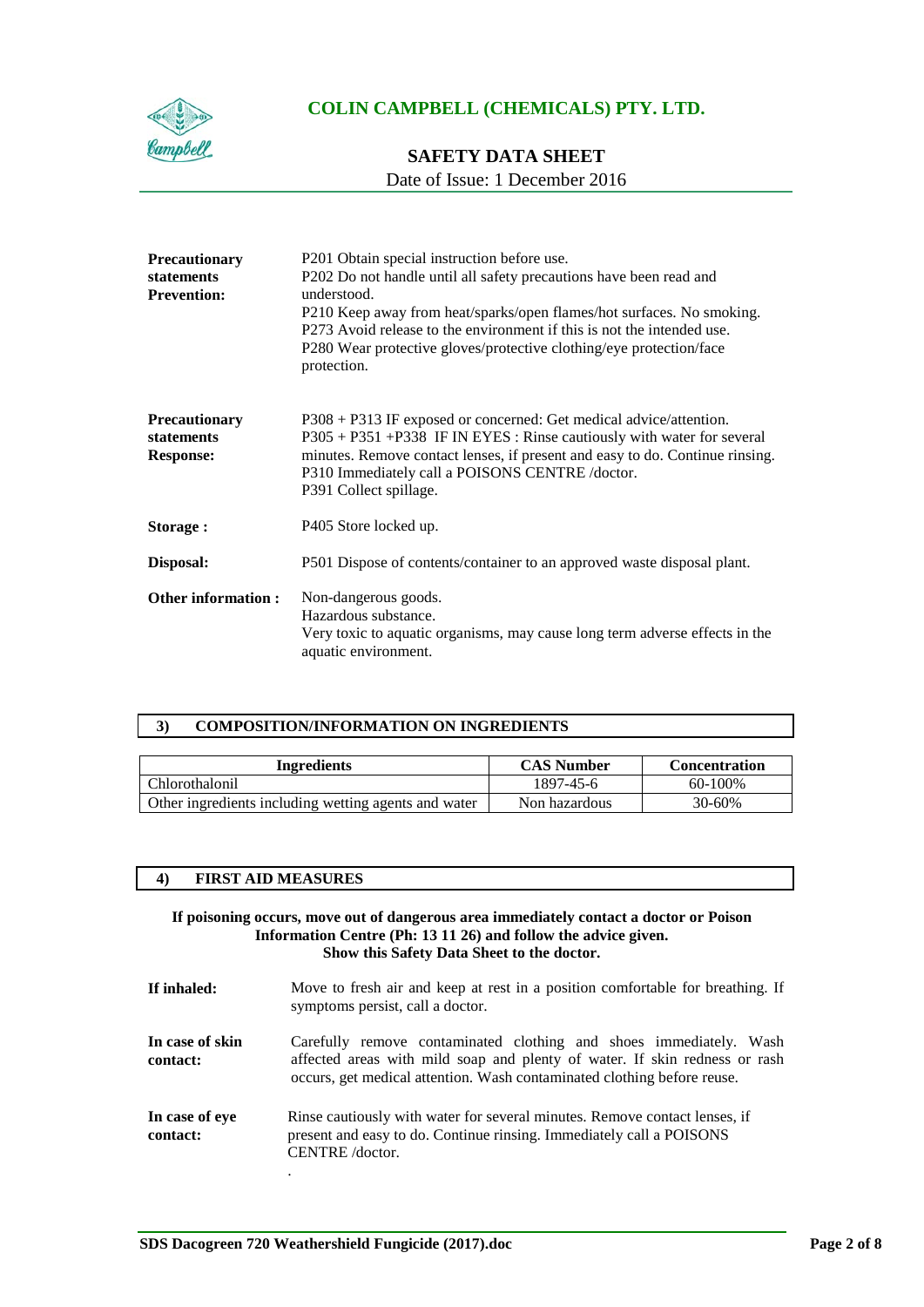

## **SAFETY DATA SHEET**

Date of Issue: 1 December 2016

| If swallowed:                       | Rinse mouth. DO NOT induce vomiting. Call a doctor.                                                                                          |  |
|-------------------------------------|----------------------------------------------------------------------------------------------------------------------------------------------|--|
| <b>First Aid facilities</b>         | Ensure eye wash and safety shower are available.                                                                                             |  |
| <b>Medical</b><br><b>Attention:</b> | Symptoms may be delayed. The first aid procedure should be established in<br>consultation with a doctor responsible for industrial medicine. |  |

#### **5) FIRE FIGHTING MEASURES**

| <b>Extinguishing media</b>                                      | Water, carbon dioxide, foam or dry chemical.                                                                                                                                                                                                                                                                                                                                                                                                                                        |
|-----------------------------------------------------------------|-------------------------------------------------------------------------------------------------------------------------------------------------------------------------------------------------------------------------------------------------------------------------------------------------------------------------------------------------------------------------------------------------------------------------------------------------------------------------------------|
| <b>Hazard</b> from<br>combustion<br>products                    | In a fire, formation of carbon monoxide, carbon dioxide and nitrogen oxides<br>can be expected.                                                                                                                                                                                                                                                                                                                                                                                     |
| <b>Precautions for</b><br>fighting fires<br><b>Hazchem Code</b> | Fire fighters should wear full protective gear, including self-contained<br>breathing apparatus (AS/NZS 1715/1716). Keep unnecessary people away. If<br>it can be done safely remove intact containers from the fire. Bund area with<br>sand or earth to prevent contamination of drains or waterways. Dispose of<br>fire residues and contaminated fire extinguishing water in accordance with<br>local regulations. Do not release contaminated water into the environment.<br>2X |

#### **6) ACCIDENTAL RELEASE MEASURES**

Avoid contact with spilled material or contaminated surfaces. Do not smoke, eat or drink during the clean up process. Wear personal protective clothing and equipment as detailed in Section 8 PERSONAL PROTECTION. Keep people and animals away. Ensure adequate ventilation. Contain spill and absorb with earth, sand, clay or other absorbent material. Prevent spilled material from entering drains or watercourses. Collect and store in properly labelled drums for safe disposal. Clean floor with a damp cloth and place it in the drum. Seal drums and label ready for safe disposal. Deal with all spillages immediately. If contamination of drains, streams, watercourses etc is unavoidable warn the local water authority.

#### **7) HANDLING AND STORAGE**

**Handling** Keep out of reach of children. Avoid contact with eyes and skin. Do not inhale spray mist. After use and before eating, drinking or smoking wash hands, arms and face thoroughly with soap and water. After each day's use wash gloves and contaminated clothing.

**Storage** Store in the closed original container in a cool well ventilated area out of sunlight. Store in a locked room away from children, animals, food, animal feed, seed and fertilisers. Protect from frost.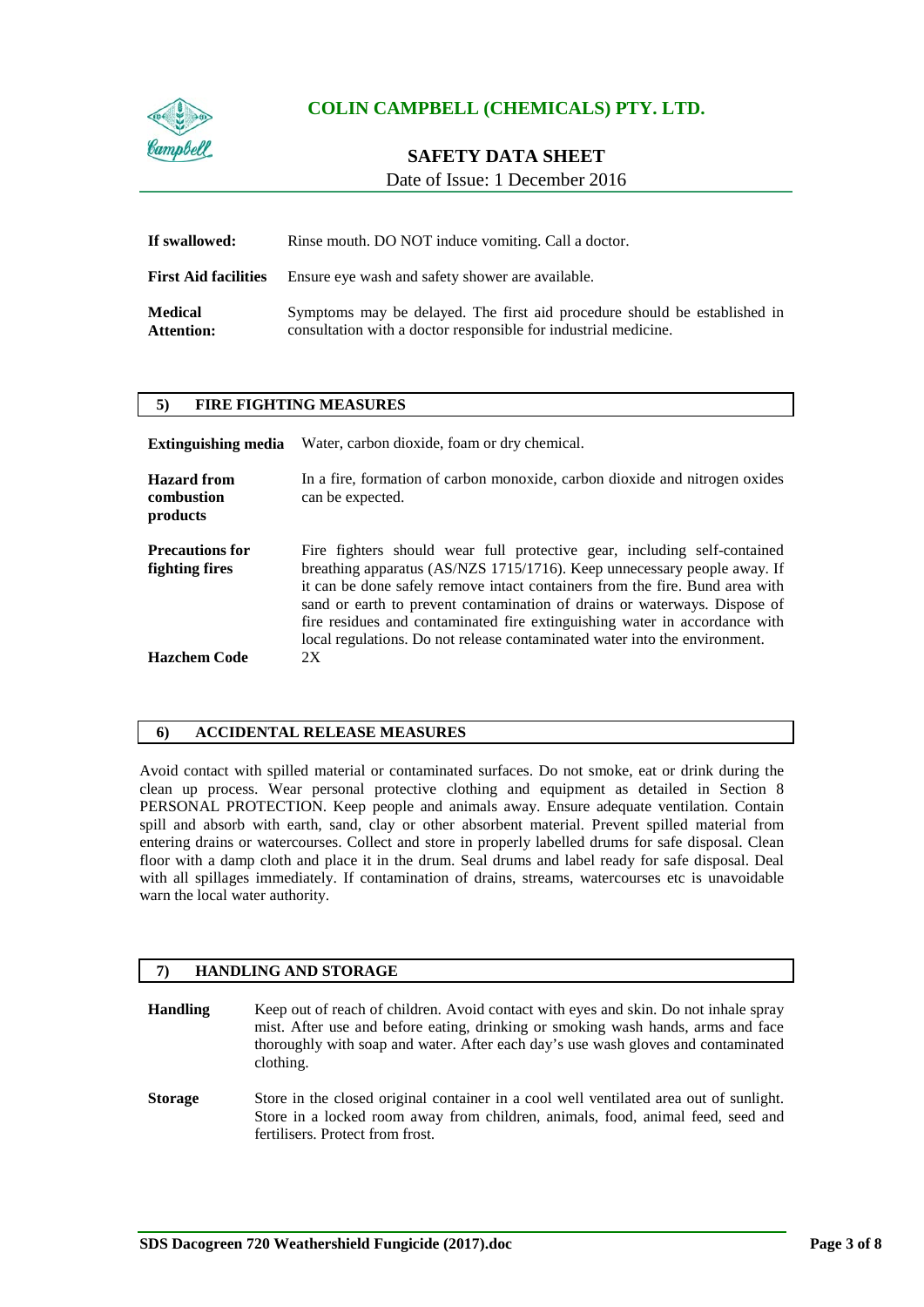

## **SAFETY DATA SHEET**

Date of Issue: 1 December 2016

| 8)                                       |                             | <b>EXPOSURE CONTROL/PERSONAL PROTECTION</b>                                                                                                                                                                 |
|------------------------------------------|-----------------------------|-------------------------------------------------------------------------------------------------------------------------------------------------------------------------------------------------------------|
| <b>Exposure</b><br><b>Standards</b>      |                             | No exposure standards have been assigned.                                                                                                                                                                   |
|                                          |                             | Exposure standard – Time Weighted Average (TWA) means the average<br>airborne concentration of a particular substance when calculated over a normal<br>eight hour working day, for a five-day working week. |
| <b>Biological Limit</b><br><b>Values</b> | None allocated              |                                                                                                                                                                                                             |
| <b>Engineering</b><br><b>Controls</b>    | facility and safety shower. | Control process conditions to avoid contact. Use in a well ventilated area only.<br>Facilities storing or utilising this material should be equipped with an eyewash                                        |
| <b>Personal</b>                          | Eyes:                       | Safety goggles.                                                                                                                                                                                             |
| <b>Protective</b><br>Equipment           | Clothing:                   | Cotton overalls buttoned to the neck and wrists and a<br>washable hat.                                                                                                                                      |
|                                          | Gloves:                     | Polyvinyl alcohol or nitrile-butyl-rubber gloves.<br>Before removing gloves clean them with soap and<br>water.                                                                                              |
|                                          | Respiratory:                | If inhalation is likely an AS/NZS 1715/1716 approved<br>respirator should be worn.                                                                                                                          |

## **9) PHYSICAL AND CHEMICALS PROPERTIES**

| Appearance:                            | Greyish white viscous liquid |
|----------------------------------------|------------------------------|
| Odour:                                 | No data available.           |
| Vapour pressure:                       | Not available                |
| <b>Relative vapour density:</b>        | Not available                |
| <b>Evaporation rate:</b>               | Not determined.              |
| <b>Boiling point:</b>                  | No data available.           |
| <b>Freezing/Melting point:</b>         | No data available.           |
| pH:                                    | 8.0 at 20 mL/80mL water      |
| Solubility:                            | Disperses in water           |
| <b>Specific gravity:</b>               | $1.35(25^{\circ}C)$          |
| <b>Flash point:</b>                    | No data available.           |
| <b>Flammability (explosive) limit:</b> | Not available                |
| Auto ignition temperature:             | No data available.           |
| <b>Partition coefficient</b>           | No data available.           |
| (octanol/water):                       |                              |
| Viscosity:                             | No data available            |
| <b>Oxidising properties:</b>           | No data available.           |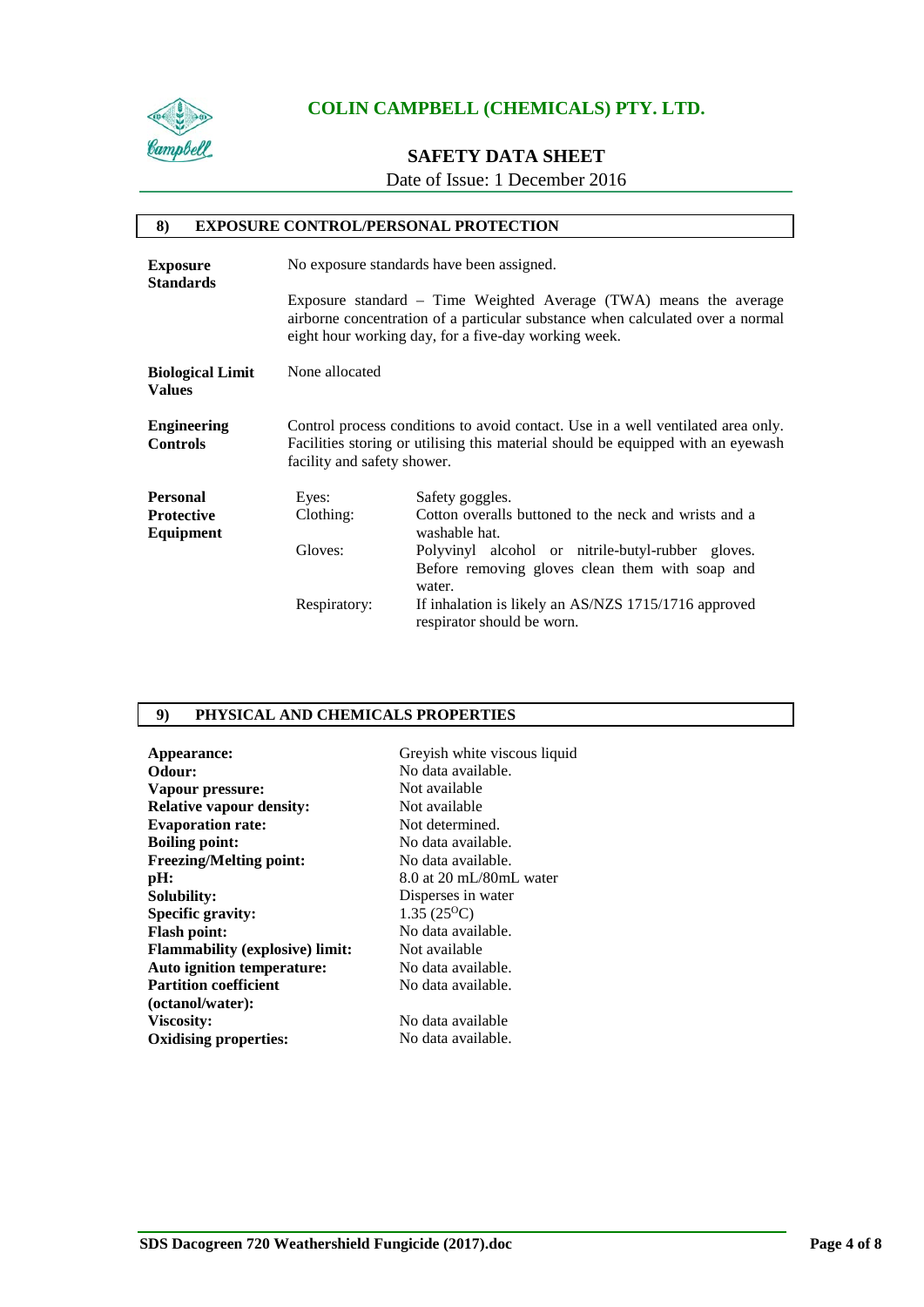

## **SAFETY DATA SHEET**

Date of Issue: 1 December 2016

### **10) STABILITY AND REACTIVITY**

| <b>Chemical stability:</b>           | Stable against heat, acid, alkali, and sunlight under normal<br>conditions of use and storage.                     |  |
|--------------------------------------|--------------------------------------------------------------------------------------------------------------------|--|
| Conditions to avoid:                 | Excessive heat                                                                                                     |  |
| Incompatible materials :             | None known.                                                                                                        |  |
| Hazardous decomposition<br>products: | In a fire, formation of carbon monoxide, carbon dioxide, hydrochloric<br>acid and nitrogen oxides can be expected. |  |
| <b>Hazardous reactions:</b>          | Stable under recommended storage conditions. No decomposition if<br>used as directed.                              |  |

| <b>TOXICOLOGICAL INFORMATION</b><br><b>10)</b>             |                                                                                                                                                                                                    |
|------------------------------------------------------------|----------------------------------------------------------------------------------------------------------------------------------------------------------------------------------------------------|
| <b>Inhalation:</b>                                         | No data available                                                                                                                                                                                  |
| <b>Skin contact:</b>                                       | Irritating (rabbit) (Not classified).                                                                                                                                                              |
| Eye contact:                                               | Irritating (No irritation was noted during the study of the 750-fold<br>diluted aqueous solution, rabbit) (Category1)                                                                              |
| <b>Ingestion:</b>                                          | No data.                                                                                                                                                                                           |
| <b>Chronic toxicity:</b><br><b>Germ cell mutagenicity:</b> | No sufficient data available                                                                                                                                                                       |
| <b>Carcinogenicity:</b>                                    | 2B by IARC and Japan Society for Occupational health (Mutagenicity<br>Negative. Showed threshold value). Category 2                                                                                |
| <b>Toxic to reproduction:</b>                              | In the rat teratology study, a slight increase, not statistically different,<br>in the number of early embryonic deaths was associated with the<br>maternal toxicity at the high dose (category 2) |
| Specific target organ<br>toxicity (repeated<br>exposure):  | No sufficient data available                                                                                                                                                                       |
| <b>Acute toxicity:</b><br>Oral toxicity:                   | LD <sub>50</sub> rat-male > 2,500 mg/kg                                                                                                                                                            |
| <b>Dermal toxicity:</b>                                    | LD <sub>50</sub> rat-male and female $>2,000$ mg/kg                                                                                                                                                |
| <b>Inhalation toxicity:</b>                                | No data                                                                                                                                                                                            |
| <b>Sensitisation:</b>                                      | Negative (guinea pig)                                                                                                                                                                              |
| <b>Respiratory sensitisation</b>                           | No data available                                                                                                                                                                                  |
| Specific target organ<br>toxicity (single exposure:        | No sufficient data available                                                                                                                                                                       |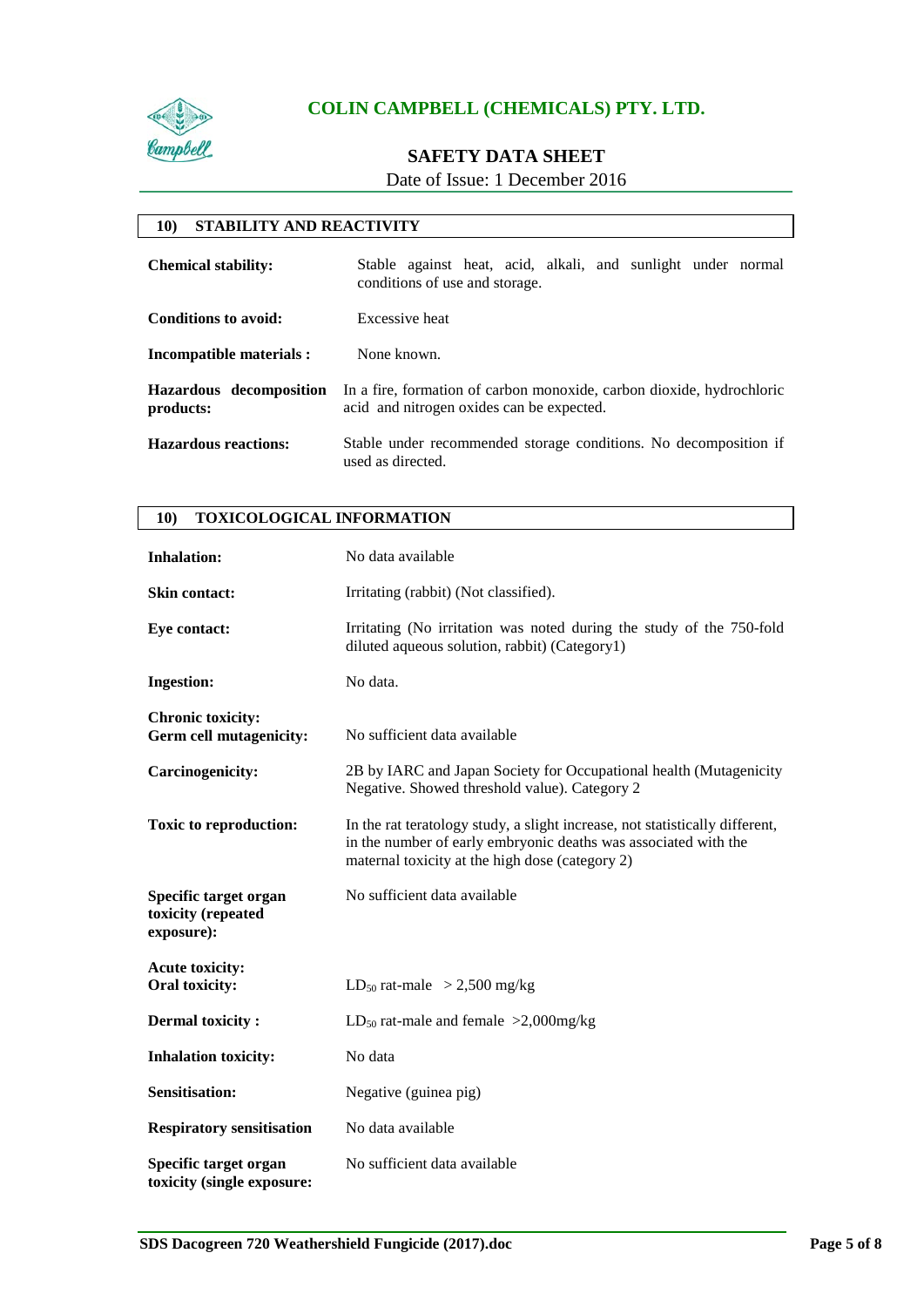

# **SAFETY DATA SHEET**

Date of Issue: 1 December 2016

### **11) ECOLOGICAL INFORMATION**

Very toxic to aquatic organisms and may cause adverse effects in the aquatic environment. DO NOT contaminate streams, rivers or waterway with Dacogreen or the used containers.

| <b>Ecotoxicity:</b>                                                         | <b>Chlorothalonil:</b> | Fish toxicity: LC-50 $(96 h)(\text{carp})$ 0.11 mg/L.<br>Daphnia toxicity: LC-50 $(48 h)$ 0.35 mg/L<br>Algae toxicity : $EbC_{50}$ (0-72h) 0.22mg/L                                                                                                             |
|-----------------------------------------------------------------------------|------------------------|-----------------------------------------------------------------------------------------------------------------------------------------------------------------------------------------------------------------------------------------------------------------|
| <b>Environmental fate,</b><br>persistence and<br>degradability,<br>mobility |                        | NOECb $0.10 \text{ mg/L}$<br>No data available.                                                                                                                                                                                                                 |
| <b>Identified harmful</b><br>effects on<br>environment:                     |                        | This product is a marine pollutant for sea transport. An environmental<br>hazard cannot be excluded in the event of unprofessional handling or<br>disposal. Very toxic to aquatic organisms, may cause long-term adverse<br>effects in the aquatic environment. |
| <b>Other precautions:</b>                                                   |                        | Do not contaminate dams, waterways or sewers with this product.                                                                                                                                                                                                 |

#### **12) DISPOSAL CONSIDERATIONS**

This product should not be allowed to enter drains, water courses or the soil. Do not contaminate ponds, waterways or ditches with chemical or used containers. Triple or preferable pressure rinse containers before disposal. Add rinsings to the mixing tank. Do not dispose of undiluted chemical onsite. If recycling, replace cap and return clean containers to recycler or designated collection point. If not recycling, break, crush or puncture and bury empty containers in a local authority landfill. If no landfill is available bury the containers below 500mm in a disposal pit specifically marked and set up for this purpose clear of waterways, desirable vegetation and tree roots. Empty containers and product should not be burnt.

### **13) TRANSPORT INFORMATION**

#### **International regulation UNRTDG**

| UN Number :<br><b>Proper shipping name:</b> | 3082<br>ENVIRONMENTALLY HAZARDOUS SUBSTANCE, LIQUID,<br>N.O.S. (chlorothalonil) |  |  |
|---------------------------------------------|---------------------------------------------------------------------------------|--|--|
| Class and subsidiary risk:                  | 9                                                                               |  |  |
| <b>Packing Group:</b>                       | Ш                                                                               |  |  |
| <b>Labels</b>                               |                                                                                 |  |  |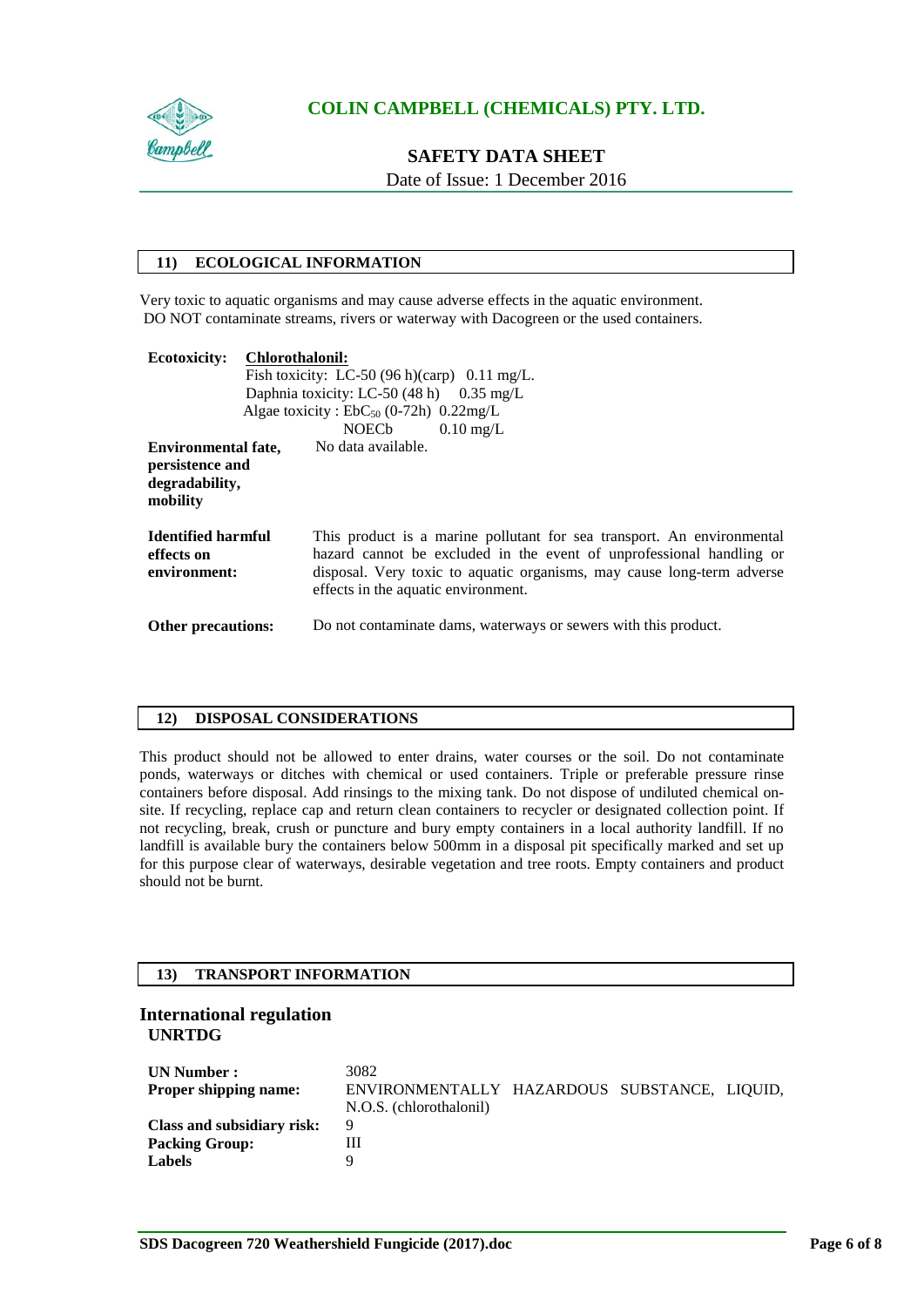

## **SAFETY DATA SHEET**

Date of Issue: 1 December 2016

### **IATA-DGR**

| <b>UN/ID No.:</b>                               | 3082                                                                                                                                                                                                                                                                              |
|-------------------------------------------------|-----------------------------------------------------------------------------------------------------------------------------------------------------------------------------------------------------------------------------------------------------------------------------------|
| Proper shipping name:                           | ENVIRONMENTALLY HAZARDOUS SUBSTANCE, LIQUID,                                                                                                                                                                                                                                      |
|                                                 | N.O.S.                                                                                                                                                                                                                                                                            |
|                                                 | Environmentally hazardous substance, liquid, n.o.s. (chlorothalonil)                                                                                                                                                                                                              |
| Class:                                          | 9                                                                                                                                                                                                                                                                                 |
| Packing group:                                  | III                                                                                                                                                                                                                                                                               |
| Labels:                                         | Miscellaneous                                                                                                                                                                                                                                                                     |
| <b>Packing instruction (cargo</b><br>aircraft): | 964                                                                                                                                                                                                                                                                               |
| <b>Packing instruction</b>                      | 964                                                                                                                                                                                                                                                                               |
| (passenger aircraft):                           |                                                                                                                                                                                                                                                                                   |
| <b>IMDG-Code</b>                                |                                                                                                                                                                                                                                                                                   |
| <b>UN</b> number:                               | 3082                                                                                                                                                                                                                                                                              |
| Proper shipping name:                           | ENVIRONMENTALLY HAZARDOUS SUBSTANCE, LIQUID,<br>N.O.S. (chlorothalonil)                                                                                                                                                                                                           |
| <b>Class:</b>                                   | 9                                                                                                                                                                                                                                                                                 |
| <b>Packing group:</b>                           | III                                                                                                                                                                                                                                                                               |
| Labels:                                         | 9                                                                                                                                                                                                                                                                                 |
| <b>EmS</b> Code:                                | $F-A, S-F$                                                                                                                                                                                                                                                                        |
| <b>Marine pollutant:</b>                        | Yes                                                                                                                                                                                                                                                                               |
| <b>ADG</b>                                      |                                                                                                                                                                                                                                                                                   |
| <b>UN</b> number:                               | 3082                                                                                                                                                                                                                                                                              |
| Proper shipping name:                           | ENVIRONMENTALLY HAZARDOUS SUBSTANCE, LIQUID,<br>N.O.S.                                                                                                                                                                                                                            |
|                                                 | (chlorothalonil)                                                                                                                                                                                                                                                                  |
| <b>Class:</b>                                   | 9                                                                                                                                                                                                                                                                                 |
| Packing group:                                  | Ш                                                                                                                                                                                                                                                                                 |
| Labels:                                         | 9                                                                                                                                                                                                                                                                                 |
| <b>Hazchem</b> code:                            | 2X                                                                                                                                                                                                                                                                                |
| <b>Remarks:</b>                                 | SP No. AU01 Environmentally Hazardous Substances meeting the<br>descriptions of UN3077 or UN3082 are not subject to this code when<br>transported by road or rail in:<br>(a) Packagings that do not incorporate a receptacle exceeding<br>$500\text{kg}(L)$ ; or<br>(b) (b) IBCs. |

### **14) REGULATORY INFORMATION**

Registered under the Agricultural and Veterinary Chemicals Act 1988 (Commonwealth) Australian Pesticides and Veterinary Medicines Authority approval number: 63121